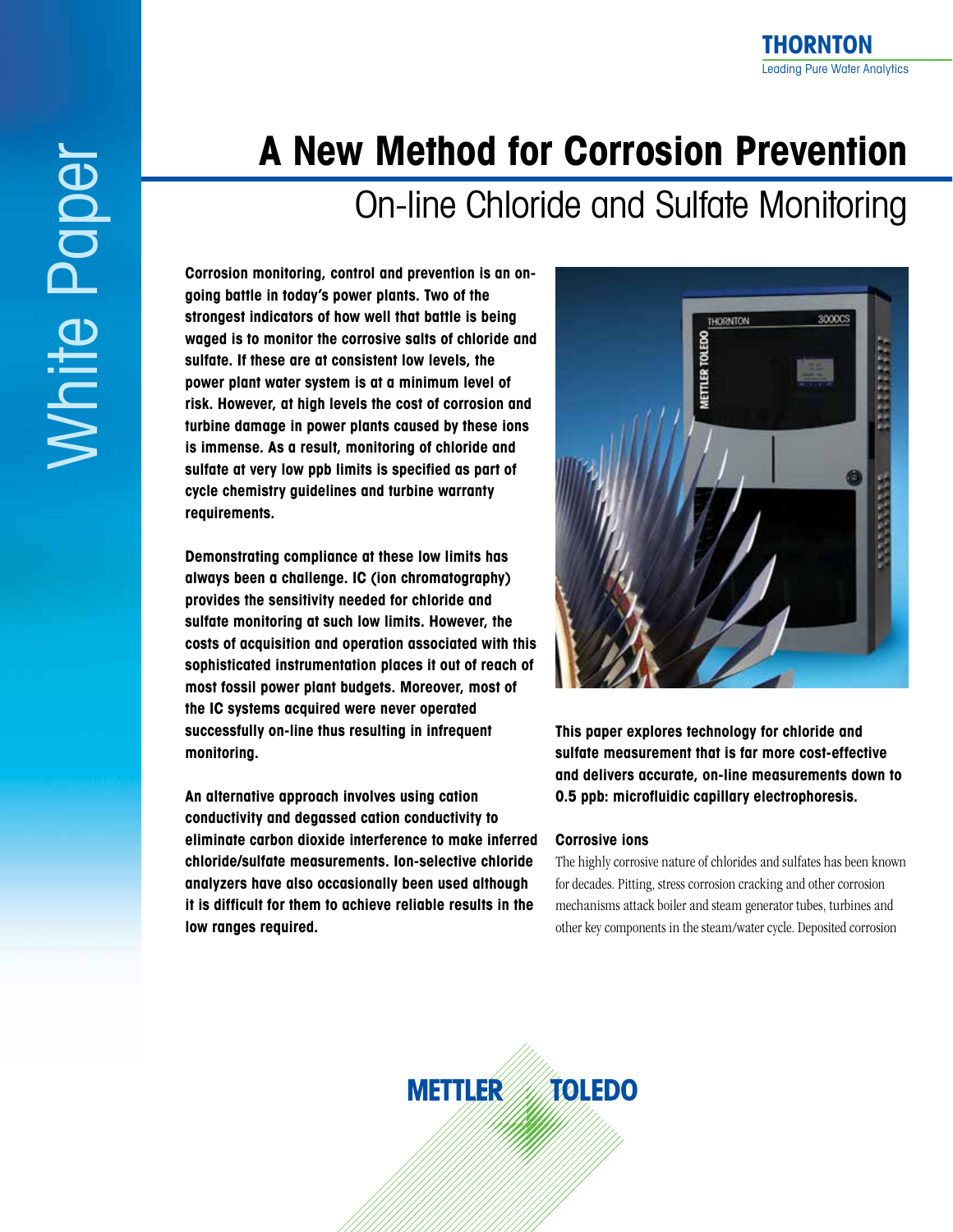

Figure 1 - Cycle chemistry conductivity measurements and representative ionic species contributing to each measurement  $(R = cation exchange resin, Ac = acetate)$ 

products cause further losses through under-deposit corrosion, lowered efficiency and more frequent shutdowns for cleaning.

Due to the strong affinity ionic contaminants have for liquid water, seemingly low ppb levels in steam can become very concentrated in the first condensate droplets that form at the final stages of turbines. High chloride and sulfate levels also develop in deposits on metal surfaces where confined water intrusions reach higher temperatures, are boiled away and raise ionic content to increasingly greater concentrations.

### **A mounting need for specific chloride/sulfate measurement**

Increasingly, thermal power generation has to compensate for the unpredictability of solar and wind generation. Consequently, a growing number of units operate under cycling conditions, with frequent load changes, startups and shutdowns. Shutdowns frequently involve air intrusion with an increase in accompanying oxygen and carbon dioxide levels that aggravate corrosive conditions. Cycling leads to more frequent thermal expansion and contraction of components, causing loss of passivated layers. Further, startups are often rushed to respond quickly to demand and maximize return during high market price periods, but rapid startup pushes the limits on steam quality that involves tradeoffs between power generation and losses to plant integrity. In short, frequent cycling results in longer operation under more corrosive conditions.

To better understand and manage the compromises between careful chemistry control and short-term power generation, more meaningful analytical measurements are key. Direct on-line measurement of chlorides and sulfates goes a long way towards clarifying how fast a startup can proceed and can quickly detect contaminating conditions during normal operations.

#### **Existing measurement technologies fall short**

Due to a lack of practical on-line chloride and sulfate measurements, cycle chemistry guidelines have usually relied on the inferred measurements of cation and degassed cation conductivity (see Figures 1 and 2).



Figure 2 - Representative responses of conductivity measurements  $(Ac - c)$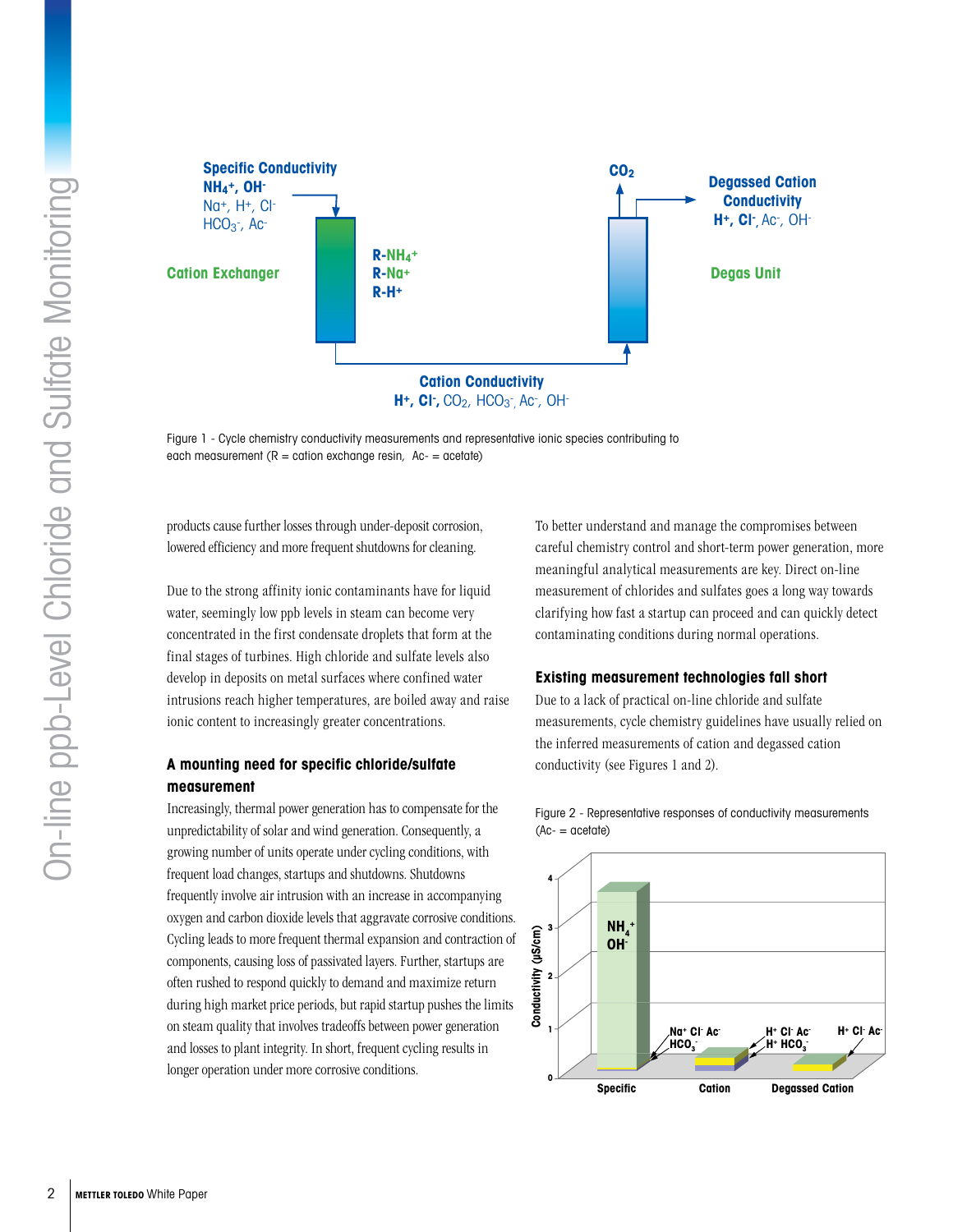Cation conductivity measurement is a continuous, fast-responding, low-maintenance parameter that eliminates interference from ammonia and/or amines by cation exchange, but detects all anions in the sample including carbon dioxide, primarily in the form of bicarbonate ion. Its sensitivity is enhanced by converting the anions to their more conductive acid form via the cation exchange process but it is not possible to determine the conductivity contribution from each anion, whether from corrosive chloride and sulfate, less corrosive acetate and formate (from breakdown of amines) or virtually harmless bicarbonate.

Degassed cation conductivity eliminates the ammonia/amine interference mentioned above and additionally removes carbon dioxide, either by heating or by  $CO<sub>2</sub>$ -free gas sparging. It provides low-maintenance, on-line measurement that includes response to chloride and sulfate, but also to acetate and formate as well as any other trace anions in the sample.

As a result of this ambiguity, cation conductivity guidelines have been written loosely, allowing them to be achieved realistically with the measurement technology that has been available thus far. However, these guidelines do not correlate with the purity levels actually needed to minimize corrosion and that are desired by turbine manufacturers: typically, 2 to 5 ppb of chloride and sulfate.

Figure 3 shows the conductivity of chloride, sulfate, formate and acetate ions in their acid form, with typical conductivity and anion concentration limit ranges shown as shaded bands. If all

Figure 3 - Anion limits vs. cation conductivity limits



Adapted from Peter Jensen, PPChem 2000, 2(1), 32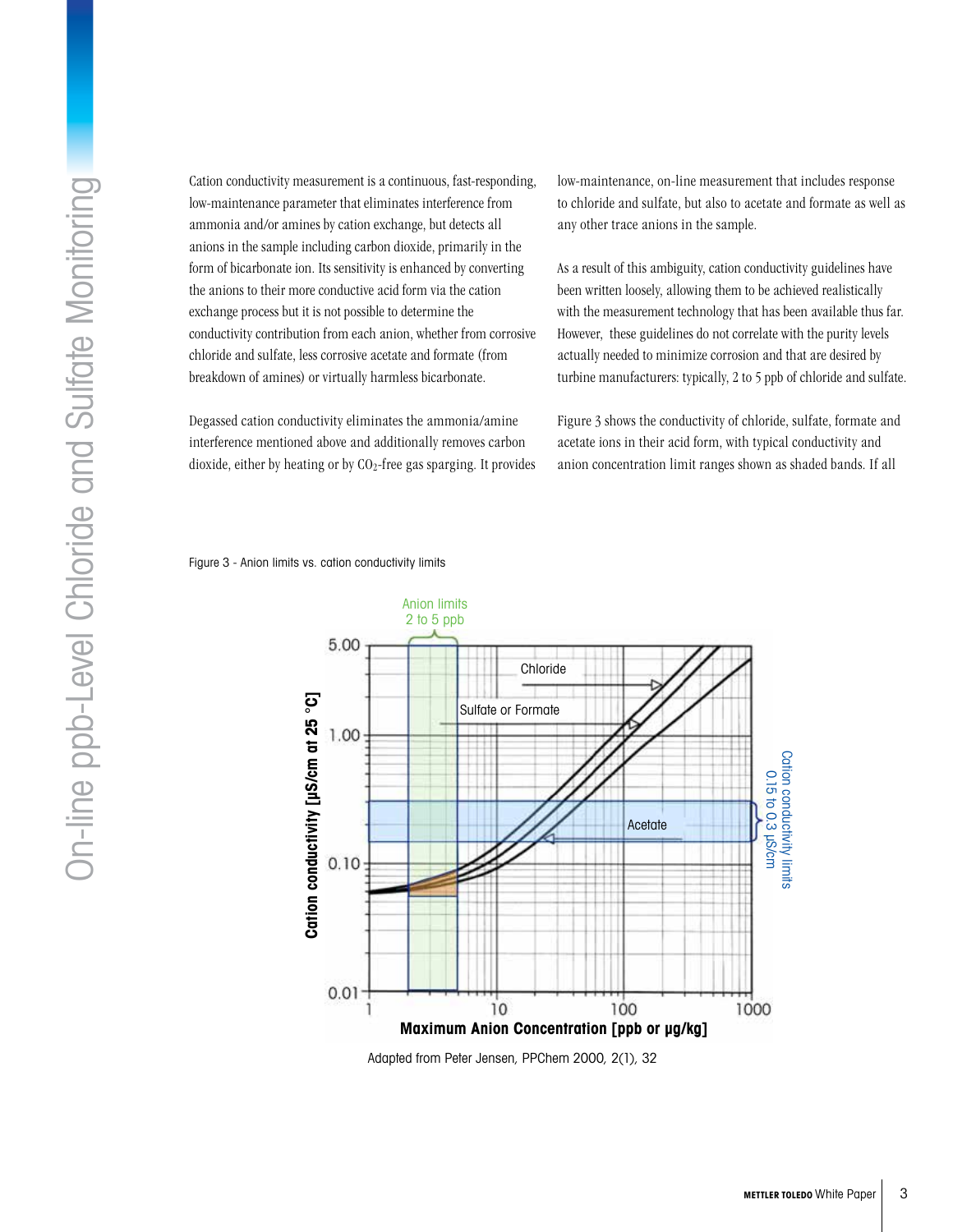of the conductivity were due to these anions, it can be seen that cation conductivity limits of 0.15 to 0.3 µS/cm would allow much higher concentrations than are desirable. In fact, if all the conductivity were due to chloride and sulfate, operation should be confined closer to the orange shaded area. However, conductivity measurement below 0.055 µS/cm is not possible. Therefore, there is clearly a disconnect between the inability to specifically measure corrosive anions and the fallback of using conductivity measurements to infer concentration.

Ion-selective chloride analyzers provide a specific on-line response to chloride ion using a solid state ion-selective electrode. But the limit of detection of at least 5 ppb, imposed by the solubility of the sensor element itself, is not adequate to measure high pressure feedwater or steam samples. In addition, an ion-selective electrode does not exist for sulfate, leaving this equally corrosive species undetected. As sulfate can leach from cation exchange resin breakdown in condensate or makeup polishing systems, this creates a very significant measurement gap.

Ion chromatography (IC) instruments can provide excellent sensitivity and selectivity for all the anions of interest if they are equipped with suitable accessories and operated by knowledgeable personnel. However, their use as on-line analyzers is generally impractical. Sample collection as well as operating and maintaining IC equipment is labor-intensive and consequently can be afforded mainly by nuclear plants only. In lean fossil plant chemistry environments, samples are often sent to central laboratories for such analyses in order to avoid the high initial investment of IC as well as operating costs. The inevitable time delays of remote analysis make that information useless for startup decision-making and only gives snapshots of steady operating conditions.

There exists, then, a significant unmet need for specific and sensitive on-line chloride and sulfate measurement instrumentation that has lower capital and operating expenditures. That niche is beginning to be filled by microfluidic capillary electrophoresis (MCE) technology.



Figure 4 - Capillary electrophoresis concept

#### **Principle of microfluidic capillary electrophoresis**

MCE uses an electric field to separate particles or ions in an electrolyte, based on their mobilities (see Figure 4). It has a wide range of applications including DNA fingerprinting, drug analysis and profiling vehicle emissions. The technology has similarities to ion chromatography but also some important differences. IC uses differences in ion exchange selectivity to separate ions as the sample is forced through an ion exchange resin-lined column under pressure. CE, on the other hand, uses differences in electrophoretic mobility to separate the ions as they are pulled through a capillary by high voltage DC.

It is primarily the ions that are attracted through the capillary, not the bulk sample, so the presence of particles is less of a concern than it is in IC. The ions pass a conductivity detector near the end of the capillary where the response can be used to generate an electropherogram similar to an ion chromatogram.

Early research and development on this technology for power cycle chemistry measurements was initiated at the Colorado State University, USA.(1,2)

#### **Microfluidic capillary electrophoresis implementation**

To develop a practical on-line analyzer that uses MCE technology, such as METTLER TOLEDO Thornton's 3000CS, the required high voltage electrodes and capillary must be capable of continuous operation, with sample and the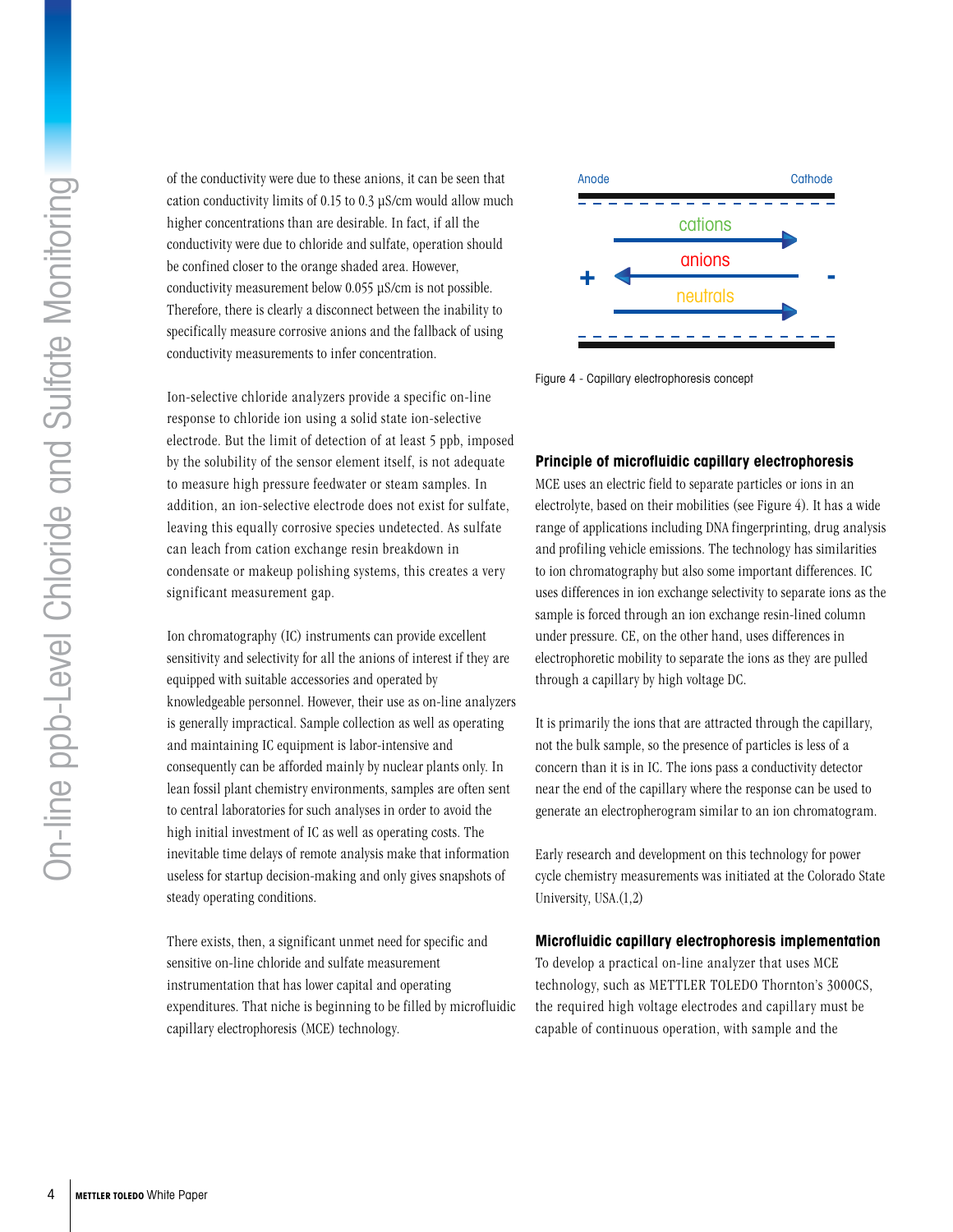

d - Measurement is completed with capillaries cleared.

Figure 5 - Steps of microfluidic capillary electrophoresis measurement

**kV, µA**

**kV, µA**

 $\sigma$  of  $\sigma$  or

**kV, µA**

0,0,0,0,0,0,0,0,0

**kV, µA**

0.0.0.0.0.0.0.0

Sample & Internal **Standard** 

 $0,0,0,0,0,0,0,0,0,0,0,$ 

COCO.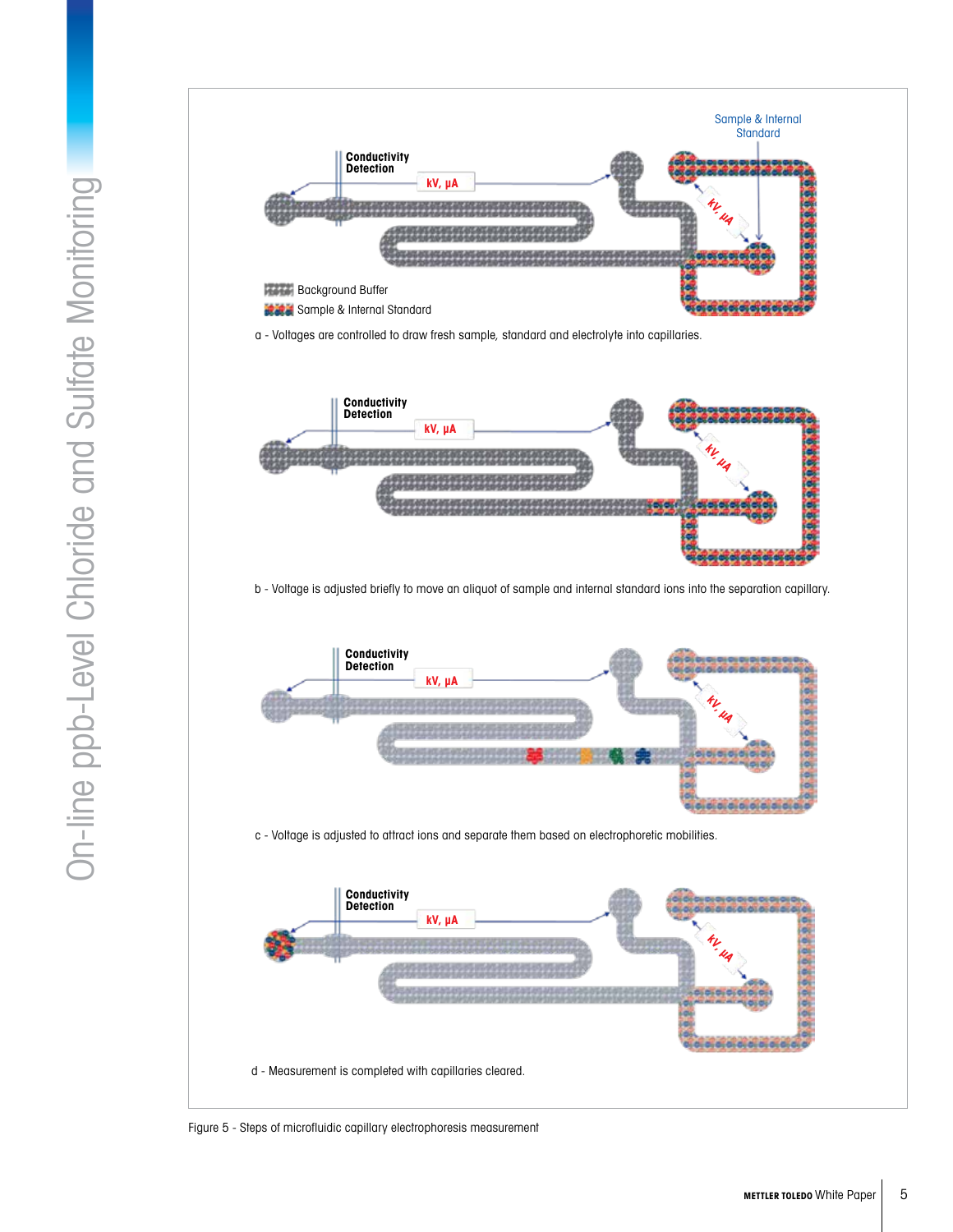

Figure 6 - The internal electropherogram is processed to obtain direct concentration readouts.

necessary electrolyte replenished with each measurement cycle. These requirements are achieved with a design using a replaceable microfluidic capillary cartridge that contains the capillaries, electrodes, solution reservoirs, and conductivity detector.

#### **Measurement process**

The incoming sample goes to an overflow chamber that maintains continuous flow so that each measurement cycle uses a fresh sample. An automatic three-way valve selects either the on-line sample or a grab sample if one is available.

The cartridge contains supply and separation capillaries that are linked together. At the beginning of each measurement cycle, precision pumps deposit sample mixed with an internal standard in the reservoirs at both ends of the supply capillary. Background buffer electrolyte is delivered to the reservoirs at both ends of the separation capillary. Voltage is then applied across the two

capillaries to pull the ions in both solutions from the reservoirs into the respective capillary sections (see Figure 5a).

The voltage is momentarily altered, causing a small aliquot of ions from the supply capillary to enter the separation capillary (see Figure 5b). Voltage continues to pull the aliquot of ions through the long separation capillary, with the highest mobility ions moving the fastest so they will reach the conductivity detector first (see Figure 5c).

The different ions in the sample always arrive at the detector in the same order, providing unambiguous identification. The voltage continues to purge all extraneous ions from the capillary, preparing it for the next measurement cycle (see Figure 5d). Conductivity peaks for each ion plus the internal standard are measured and processed to obtain the chloride and sulfate concentrations (see Figure 6). The entire preparation and measurement cycle is accomplished in 15-30 minutes.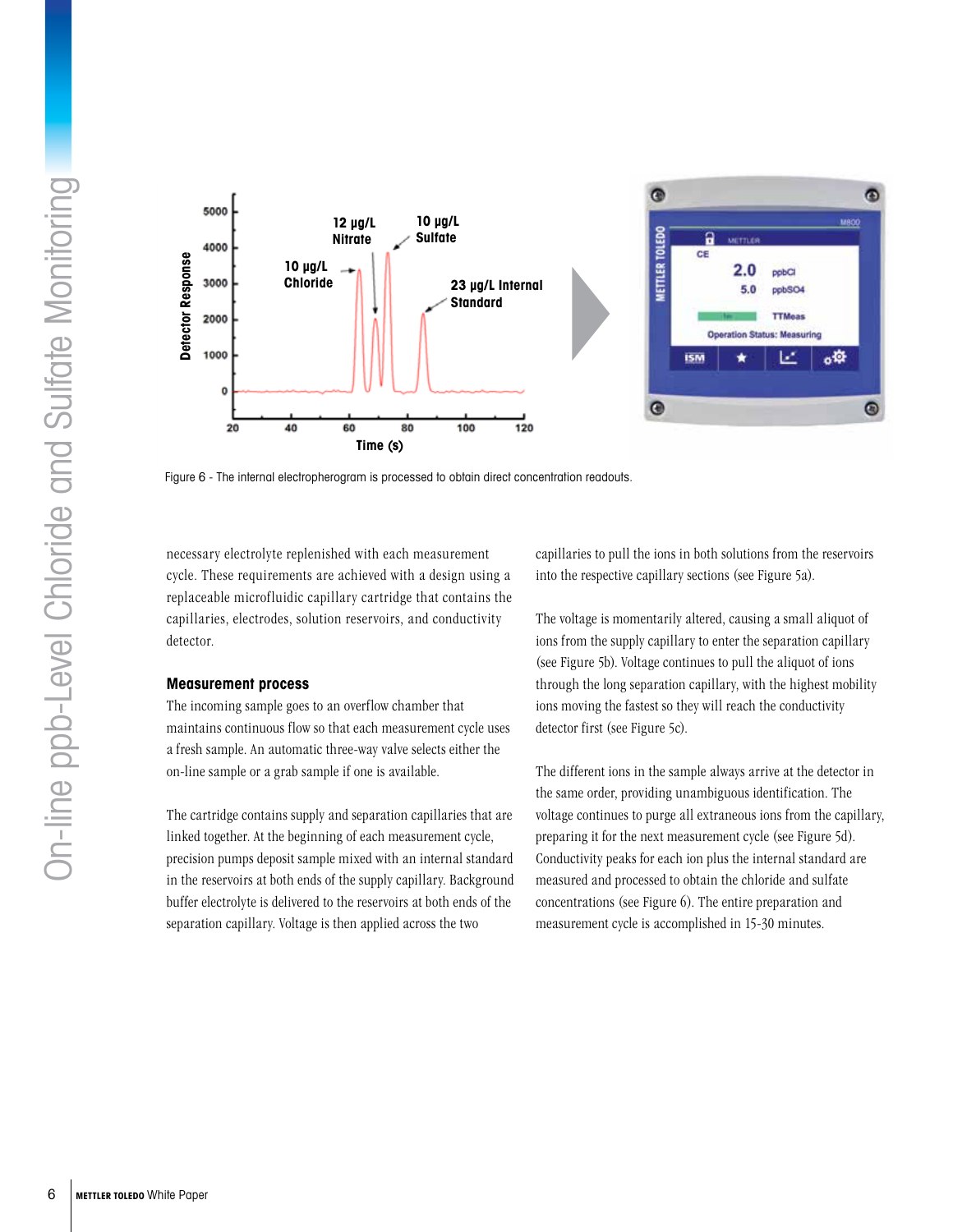#### **Analyzer components**

The various parts of the 3000CS Analyzer are shown in Figure 7. The microfluidic capillary cartridge is the heart of this new analyzer platform and is housed in a temperature-controlled module that also provides protection around the high voltage connections. The cartridge requires replacement approximately once every two months, depending on the frequency of measurement. Reagents include the background buffer electrolyte and the internal standard solution that are used in every measurement cycle. The grab sample provision also enables

measurement of a chloride/sulfate standard solution for periodic verification or calibration.

The transmitter module displays a direct readout and trending of ppb chloride and sulfate. Its color touchscreen accesses intuitive menus for setup and operation and its predictive diagnostic features enable optimized maintenance scheduling. The transmitter includes multiple relays and output signals for alarming and retransmission of concentration data.

Figure 7 - Components of the METTLER TOLEDO Thornton 3000CS Chloride/Sulfate Analyzer